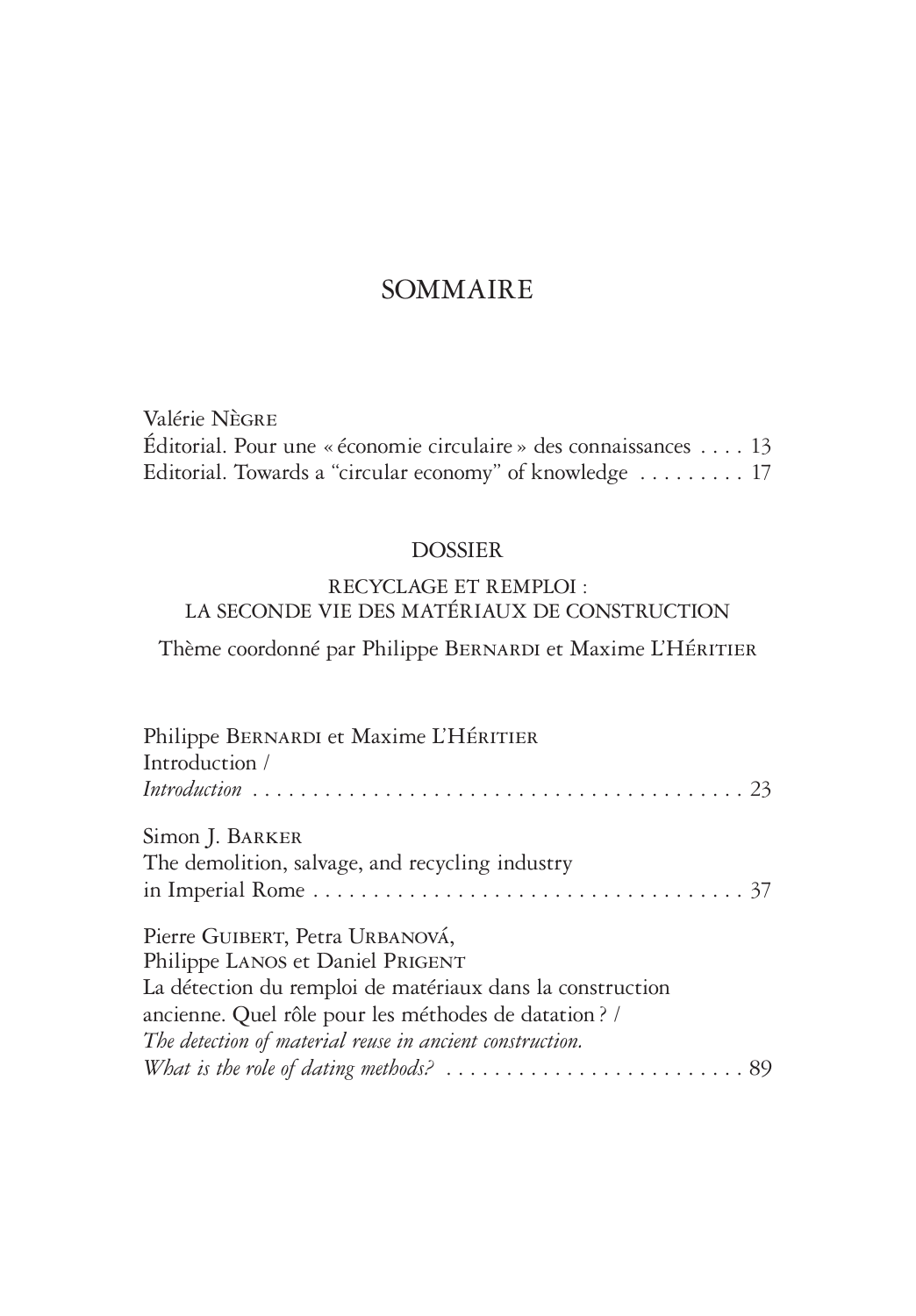#### $10$  ÆD

Daniela Esposito e Lucrezia Spera Il reimpiego a Roma nell'altomedioevo. Osservazioni dal complesso di San Paolo fuori le mura */ Reuse in early mediaeval Rome. Observations from the Papal Basilica of St. Paul outside the walls*  $\dots \dots \dots \dots \dots \dots \dots \dots \dots \dots \dots$ 

#### Vincent LABBAS

Remploi et recyclage du bois d'œuvre sur la longue durée dans le bâti paysan des Alpes du Sud. Une lecture dendrochronologique et archéologique du bâti subalpin médiéval et moderne dans le massif du Mercantour (Alpes françaises) / *The reuse and recycling of lumber in the long term in peasant constructions in the Southern Alps. A dendrochronological and archeological reading of medieval and modern subalpine constructions in the Mercantour Massif (the French Alps)*  $\ldots \ldots \ldots \ldots \ldots \ldots 157$ 

### Philippe Sosnowska

Remploi et transformation des matériaux dans le secteur de la construction brabançonne. Données et problèmes méthodologiques issus de l'exemple bruxellois (XIIIe-XIXe siècle) / *The art of the reuse and transformation of materials in Brabant construction. Data and methodological problems from the example of Brussels (thirteenth-nineteenth centuries)*. 177

Laura FOULQUIER et Élise NECTOUX La vie multiple des pierres. Les remplois antiques de la cathédrale du Puy-en-Velay à travers l'archéologie du XIX<sup>e</sup> siècle / *The multiple lifes of stones. Ancient reuses in the Puy-en-Velay Cathedral through nineteenth-century archaeology* .................. 219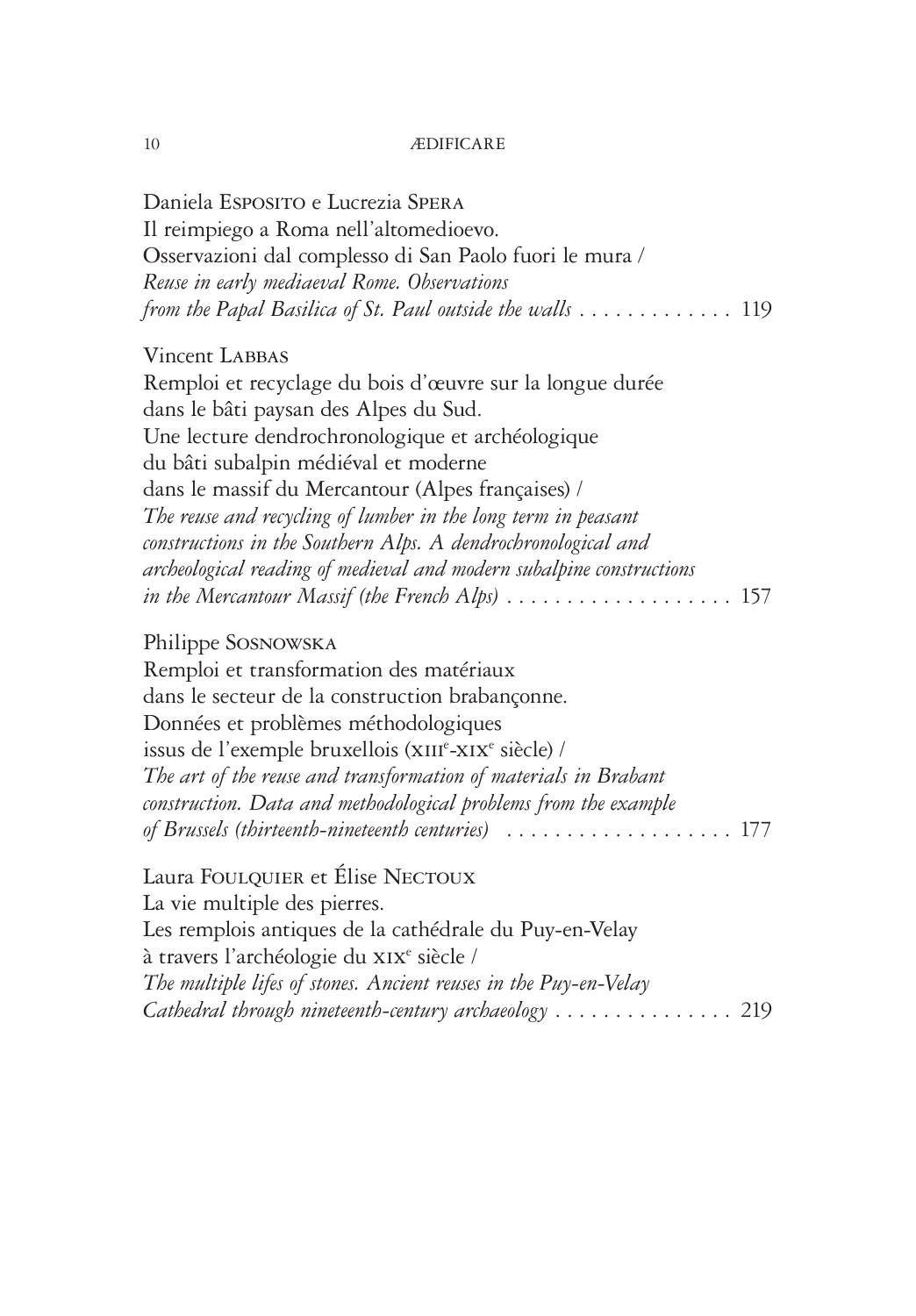# *VARIA*

Charles Davoine Encadrer le remploi. Destruction des édifices et réutilisation des matériaux dans les textes juridiques romains (Ier-III<sup>e</sup> siècle ap. J.-C.) / *Framing reuse. The destruction of buildings and reuse of materials in Roman legal texts (first-third centuries AD)* ........ 255

## COMPTES-RENDUS

| Mathilde Carrive, Remployer, recycler, restaurer.<br>Les autres vies des enduits peints (Philippe BERNARDI)  279                                                     |
|----------------------------------------------------------------------------------------------------------------------------------------------------------------------|
| Stefan Altekamp, Carmen Marcks-Jacobs, Peter Seiler, éd.,<br>Perspektiven der Spolienforschung, 2, Zentren und Konjunkturen<br>der Spolierung (Laura FOULQUIER)  283 |
| Manuel Antonio Castiñeiras González, Entre la letra y el pincel,<br>el artista medieval. Leyenda, identidad y estatus                                                |
| Salvatore Aprea, German Concrete. The Science of Cement from<br>Trass to Portland, 1819-1877 (João MASCARENHAS MATEUS) 291                                           |

# *COMPENDIA*

Recycling and reuse. The second life of construction materials. Introduction (Philippe BERNARDI ET Maxime L'HÉRITIER) .... 299

| The demolition, salvage, and recycling industry |  |
|-------------------------------------------------|--|
|                                                 |  |